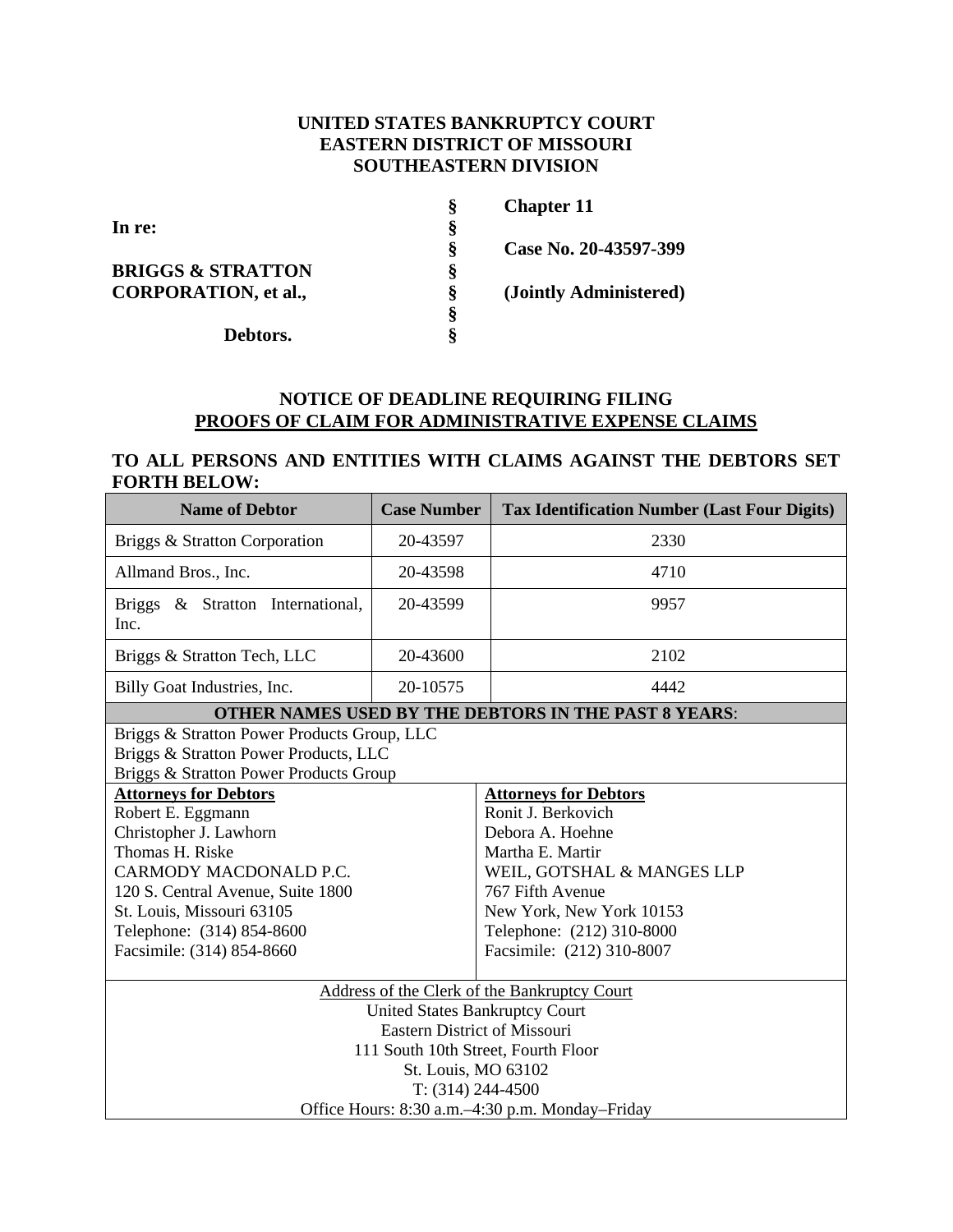# **PLEASE TAKE NOTICE THAT:**

YOU ARE RECEIVING THIS NOTICE ("**NOTICE**") BECAUSE YOU MAY HAVE A CLAIM AGAINST THE DEBTORS IN THE ABOVE-CAPTIONED CHAPTER 11 CASES. HOWEVER, THE FACT THAT YOU ARE RECEIVING THIS NOTICE DOES NOT MEAN THAT THE DEBTORS BELIEVE THAT YOU HAVE A CLAIM AGAINST THE DEBTORS OR THAT YOU ACTUALLY HAVE A CLAIM AGAINST THE DEBTORS. THEREFORE, YOU SHOULD READ THIS NOTICE CAREFULLY AND CONSULT AN ATTORNEY IF YOU HAVE ANY QUESTIONS, INCLUDING WHETHER YOU SHOULD FILE A PROOF OF CLAIM.

On July 20, 2020 (the "**Petition Date**"), Briggs & Stratton Corporation and certain of its affiliates (collectively, the "**Debtors**"), filed voluntary cases under chapter 11 of title 11 of the United States Code (the "**Bankruptcy Code**") in the United States Bankruptcy Court for the Eastern District of Missouri (the "**Bankruptcy Court**").

On October 19, 2020, the Bankruptcy Court, having jurisdiction over the chapter 11 cases of the Debtors, entered an order (the "Administrative Bar Date Order")<sup>1</sup> establishing certain dates by which certain parties holding administrative expense claims against the Debtors must file proofs of claim.

For your convenience, enclosed with this notice (the "**Notice**") is an Administrative Expense Claim Form. As used in this Notice, the term "entity" has the meaning given to it in section 101(15) of the Bankruptcy Code, and includes all persons, estates, trusts, governmental units, and Office of the United States Trustee. In addition, the terms "persons" and "Governmental Units" are defined in sections 101(41) and 101(27) of the Bankruptcy Code, respectively.

**You may be a creditor of one or more of the Debtors. However, the fact that you have received this Notice does not mean that the Debtors believe that you have a claim against the Debtors or that that you actually have claim against the Debtors. You should not file an Administrative Expense Proof of Claim if you do not have a claim against a Debtor. You should consult an attorney if you have any questions, including whether you should file an Administrative Expense Proof of Claim.** 

**If you have any questions relating to this Notice, you may contact the Debtors' claims and noticing agent, Kurtzman Carson Consultants, LLC ("KCC"), by telephone at (866) 544-7045 (U.S./Canada) or (781) 575- 2084 (International) or by e-mail at http://www.kccllc.net/Briggs/inquiry.** 

NOTE: The staff of the Bankruptcy Clerk's Office, the Office of the United States Trustee, and KCC cannot give legal advice.

# **THE BAR DATES**

The Administrative Bar Date Order establishes:

1

i. **November 23, 2020** at **5:00 p.m. (Central Time)** as the deadline (the "**General Administrative Expense Bar Date**") for each person or entity, other than a Governmental Unit, that asserts entitlement to administrative priority status under sections 503 (but excluding claims under section

<sup>1</sup> Capitalized terms used but not otherwise defined herein have the meanings ascribed to them in the Administrative Bar Date Order.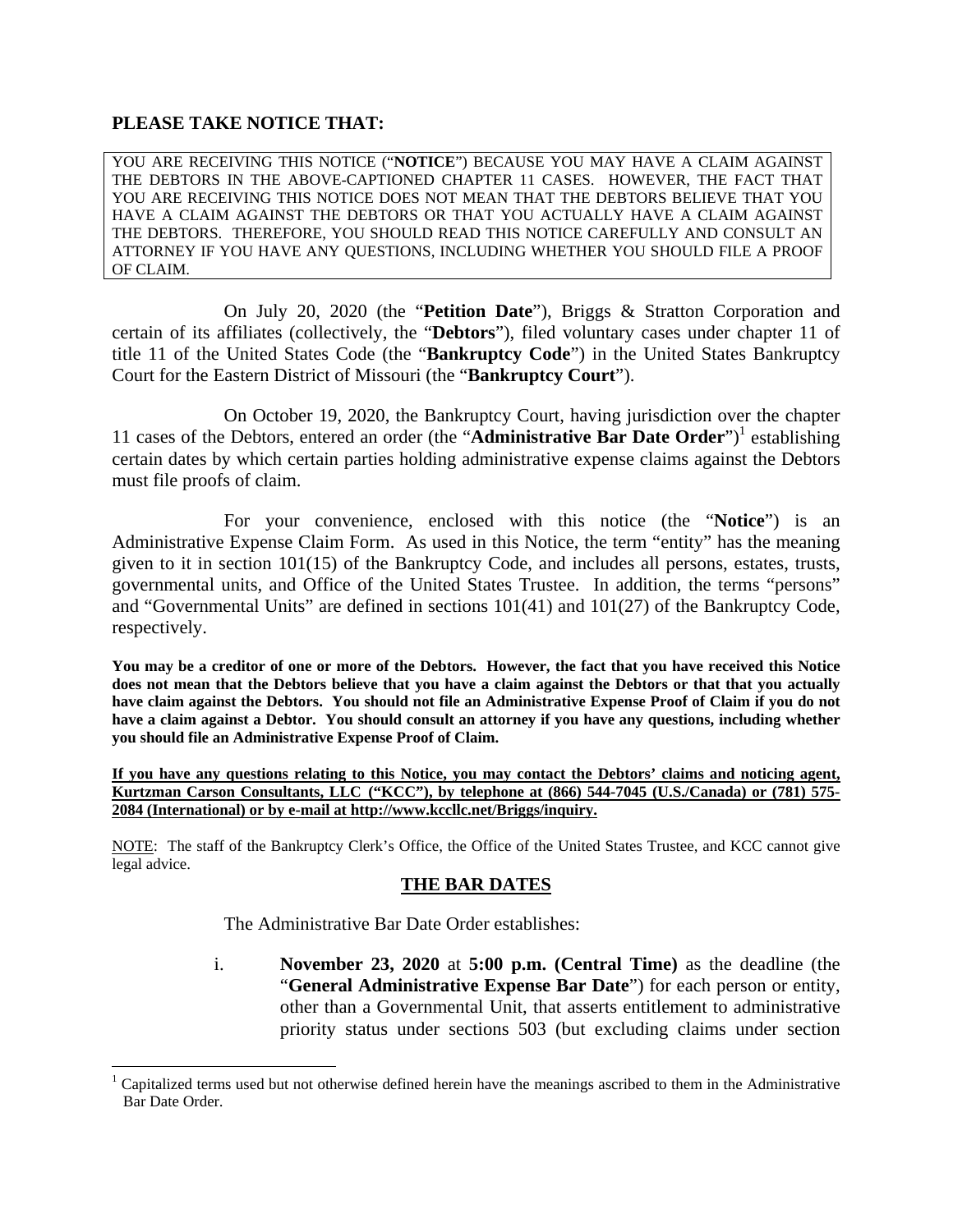503(b)(9)) and/or 507 of the Bankruptcy Code for claims that arose between the Petition Date and October 19, 2020 (each, a "**General Administrative Expense Claim**," collectively, the "**General Administrative Expense Claims**"); and

ii. **January 19, 2021** at **5:00 p.m. (Central Time)** as the deadline (the "**Governmental Administrative Expense Bar Date**" and together with the General Administrative Expense Bar Date, the "**Administrative Expense Bar Dates**") for each Governmental Unit that asserts entitlement to administrative priority status under sections 503 and/or 507 of the Bankruptcy Code for claims that arose between the Petition Date and October 19, 2020 (each, a "**Governmental Administrative Expense Claim**," collectively, the "**Governmental Administrative Expense Claims**" and together with the General Administrative Expense Claims, the "**Administrative Expense Claims**").

Claimants should use reasonable best efforts to assign General Administrative Expense Claims and Governmental Administrative Expense Claims to the appropriate dates as listed on the Proof of Administrative Expense Claim Form, and the Debtors and claimant, in consultation with the creditors' committee, will work in good faith to reconcile such claims to the appropriate date.

# **WHO MUST FILE A PROOF OF ADMINISTRATIVE CLAIM**

Any party with a General Administrative Expense Claim or Governmental Administrative Expense Claim that arose between the Petition Date and October 19, 2020, and such claim is not one of the types of claims described below, whether such claims are not now fixed, liquidated, or certain.

As used in this Notice, the term "claim" means, as to or against the Debtors and in accordance with section 101(5) of the Bankruptcy Code: (a) any right to payment, whether or not such right is reduced to judgment, liquidated, unliquidated, fixed, contingent, matured, unmatured, disputed, undisputed, legal, equitable, secured, or unsecured; or (b) any right to an equitable remedy for breach of performance if such breach gives rise to a right to payment, whether or not such right to an equitable remedy is reduced to judgment, fixed, contingent, matured, unmatured, disputed, undisputed, secured, or unsecured.

Administrative Expense Claims include claims for workers' compensation for incidents occurring in the time period mentioned above.

# **PARTIES WHO DO NOT NEED TO FILE AN ADMINISTRATIVE EXPENSE PROOF OF CLAIM**

Certain parties are not required to file an Administrative Expense Proof of Claim. The Court may, however, enter one or more separate orders at a later time requiring creditors to file Administrative Expense Proofs of Claim for some kinds of the following claims and setting related deadlines. If the Court does enter such an order, you will receive notice of it. The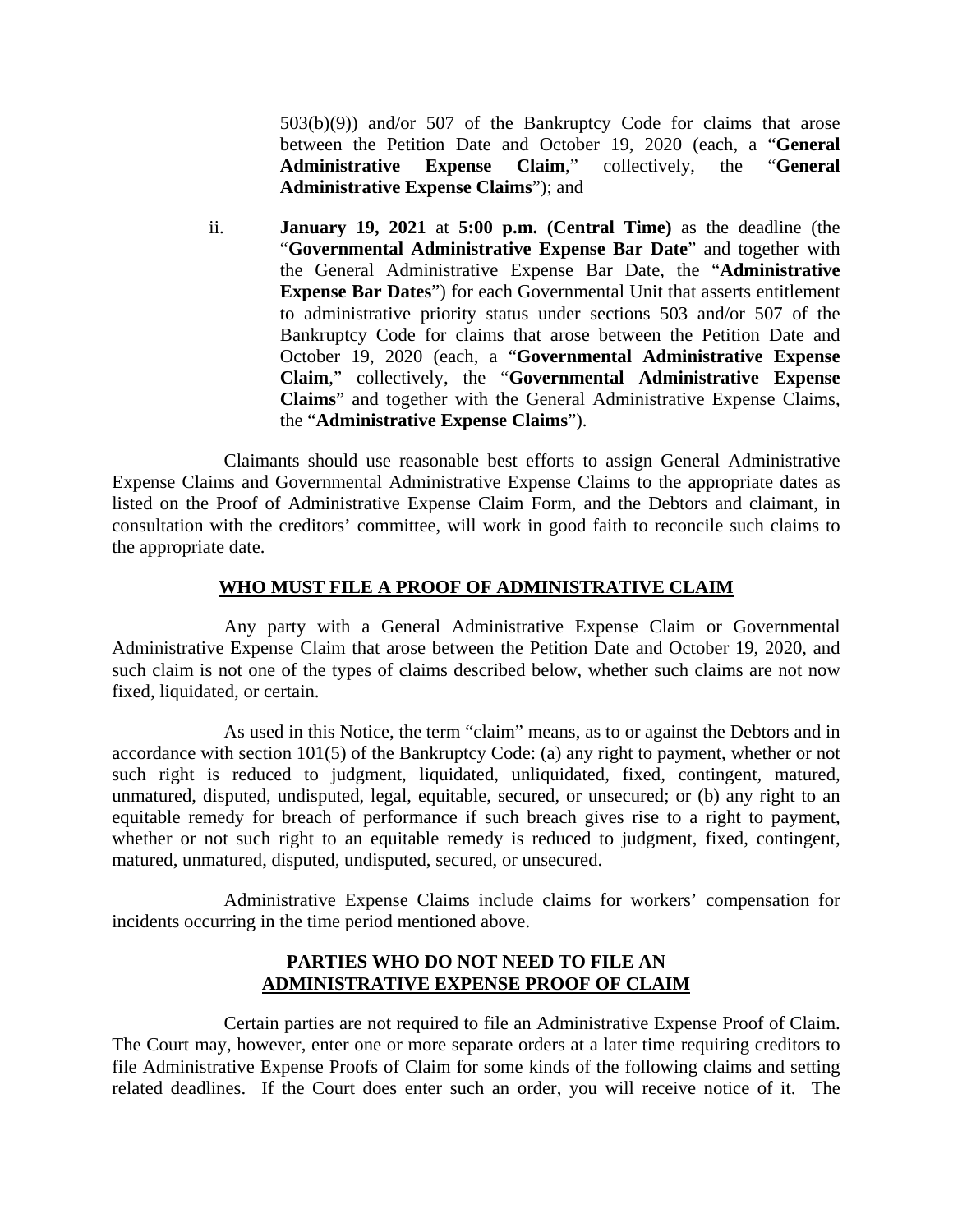following entities holding claims that would otherwise be subject to the applicable Administrative Expense Bar Date need not file Administrative Expense Proofs of Claim:

- a. any person or entity that already has filed in proper form an Administrative Expense Proof of Claim against the Debtors in the abovecaptioned chapter 11 cases, which claim sets forth with specificity the legal and factual basis for the claim and includes supporting documentation upon which the claimant relies to support the General Administrative Expense Claim or Governmental Administrative Expense Claim in a form substantially similar to the Administrative Expense Claim Form;
- b. any holder of a General Administrative Expense Claim or Governmental Administrative Expense Claim that has been allowed by order of this Court entered on or before the applicable Administrative Expense Bar Date;
- c. any person or entity whose General Administrative Expense Claim or any Governmental Unit whose Governmental Administrative Expense Claim has been paid in full by any of the Debtors;
- d. any holder of a General Administrative Expense Claim or Governmental Administrative Expense Claim for which specific deadlines previously have been fixed by this Court;
- e. any counterparty to an executory contract or unexpired lease of nonresidential real property that was assumed and assigned to Bucephalus Buyer, LLC, pursuant to the *Order (I) Authorizing the Sale of the Assets and Equity Interests to the Purchaser Free and Clear of Liens, Claims, Interests, and Encumbrances; (II) Authorizing the Assumption and Assignment of Certain Executory Contracts and Unexpired Leases; and (III) Granting Related Relief* [Docket No. 898] (the "**Sale Order**");
- f. any person or entity whose General Administrative Expense Claim or any Governmental Unit whose Governmental Administrative Expense Claim is on account of any open purchase orders;
- g. any person who was employed by any Debtor subsequent to the Petition Date;
- h. any professional retained by the Debtors or the Creditors' Committee under sections 327, 328, 363 or 1103 of the Bankruptcy Code and whose claim is for services performed and reimbursements of expenses incurred in these cases; and
- i. the Office of the U.S. Trustee, including any requests for payment of quarterly fees.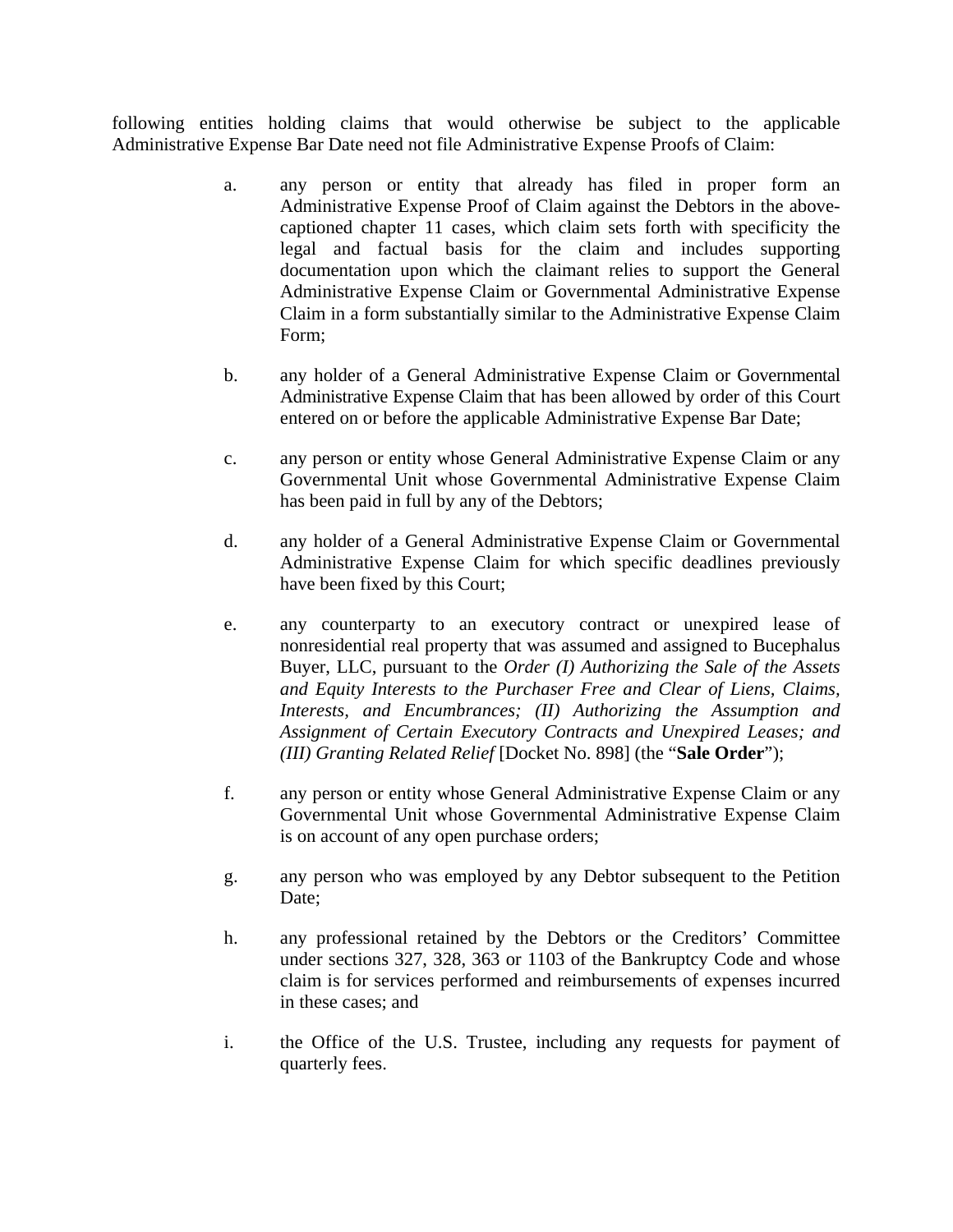This Notice may be sent to many persons and entities that have had some relationship with or have done business with the Debtors but may not have an unpaid claim against the Debtors. The fact that you have received this Notice does not mean that you have a General Administrative Expense Claim, a Governmental Administrative Expense Claim, or any other type of claim or that the Debtors or the Bankruptcy Court believe that you have a claim against the Debtors.

#### **WHAT TO FILE**

The Debtors are enclosing an Administrative Expense Claim Form for use in these cases. Additional Administrative Expense Claim Forms may be obtained at the website established by the Debtors' Court-approved claims and noticing agent, KCC, located at https://www.kccllc.net/Briggs.

All Administrative Expense Claim Forms must be signed by the claimant or, if the claimant is not an individual, by an authorized agent of the claimant. It must be written in English and be denominated in United States currency (using the exchange rate, if applicable, as of the Petition Date). You must set forth with specificity the legal and factual bases for your claim. You also should attach to your completed Administrative Expense Claim Form any documents on which the General Administrative Expense Claim or Governmental Administrative Expense Claim is based (if voluminous, attach a summary) or explanation as to why the documents are not available.

Your Administrative Expense Claim Form must not contain complete social security numbers or taxpayer identification numbers (only the last four  $(4)$  digits), a complete birth date (only the year), the name of a minor (only the minor's initials), or a financial account number (only the last four (4) digits of such account number).

Any holder of a General Administrative Expense Claim or a Governmental Administrative Expense Claim against more than one Debtor must file a separate Administrative Expense Proof of Claim with respect to each such Debtor. Any holder of a claim must identify on its Administrative Expense Proof of Claim the specific Debtor against which its claim is asserted and the case number of that Debtor's bankruptcy case. A list of the Debtors and their respective case numbers is set forth above on the first page of this Notice.

#### **WHEN AND WHERE TO FILE**

Except as provided for herein, all Administrative Expense Proofs of Claim must be filed so as to be received **on or before November 23, 2020 at 5:00 p.m. (Central Time)** for General Administrative Expense Claims and **on or before January 19, 2021 at 5:00 p.m. (Central Time)** for Governmental Administrative Expense Claims as follows:

### **IF BY FIRST CLASS MAIL OR OVERNIGHT DELIVERY:**

Clerk of the Bankruptcy Court Eastern District of Missouri 111 S. 10th St., 4th Floor St. Louis, MO 63102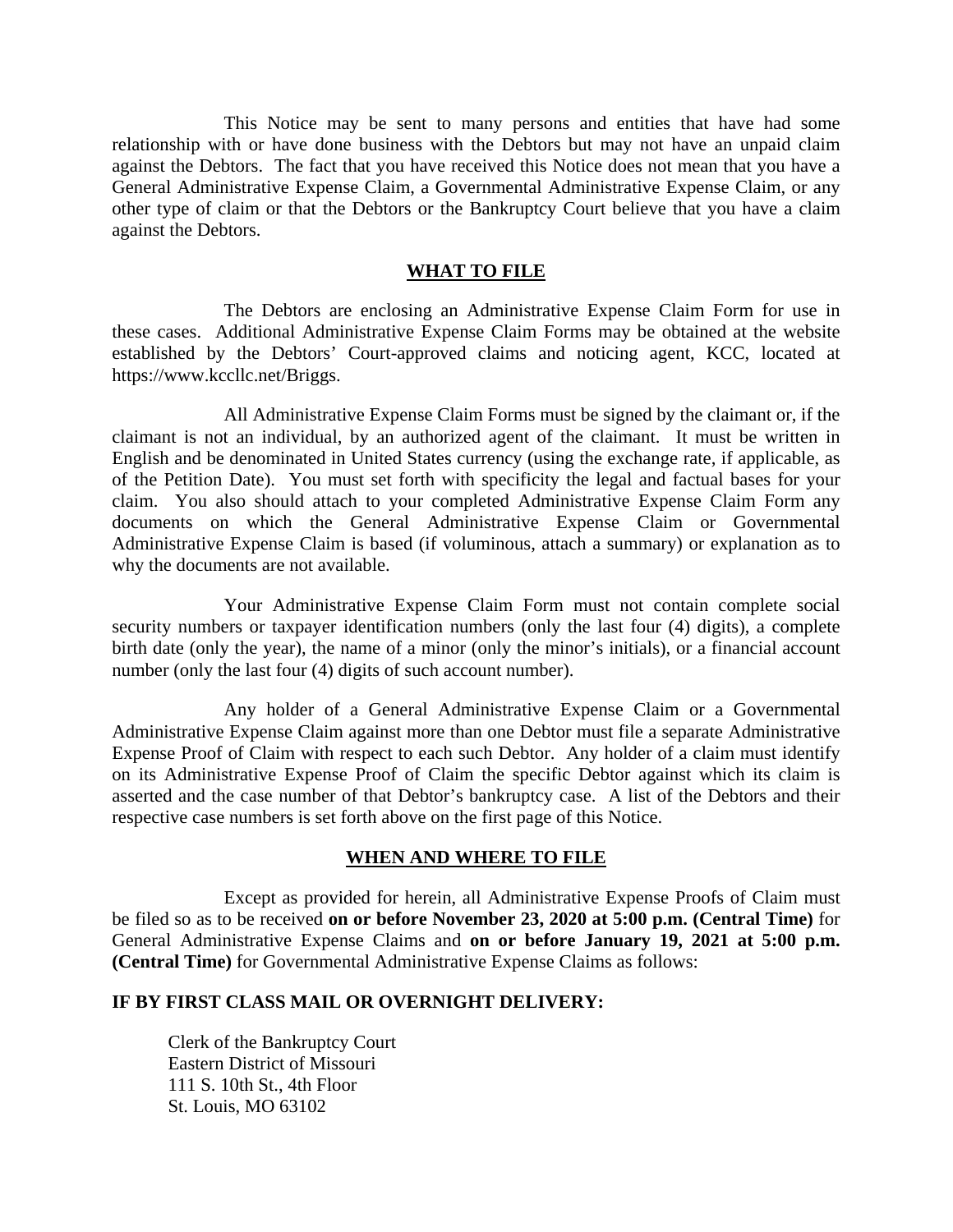#### **IF BY FIRST CLASS MAIL, OVERNIGHT DELIVERY, OR BY HAND:**

Briggs Claims Processing Center c/o KCC 222 N. Pacific Coast Highway, Suite 300 El Segundo, CA 90245

# **IF ELECTRONICALLY:**

By using the CM/ECF system on the Court's website at https://ecf.moeb.uscourts.gov/cgi-bin/login.pl or via the Electronic Proof of Claim (ePOC) Program on the Court's website at https://www.moeb.uscourts.gov/epoc-electronic-proof-claimfiling-ewoc-electronic-withdrawal-claim-filing.

# **CONSEQUENCES OF FAILURE TO FILE AN ADMINISTRATIVE EXPENSE PROOF OF CLAIM BY THE ADMINISTRATIVE EXPENSE BAR DATE**

**ANY HOLDER OF A GENERAL ADMINISTRATIVE EXPENSE CLAIM OR GOVERNMENTAL ADMINISTRATIVE EXPENSE CLAIM THAT IS NOT EXEMPTED FROM THE REQUIREMENTS OF THE ADMINISTRATIVE EXPENSE BAR DATE ORDER, AS SET FORTH ABOVE, AND THAT FAILS TO TIMELY FILE AN ADMINISTRATIVE EXPENSE PROOF OF CLAIM IN THE APPROPRIATE FORM SHALL NOT BE TREATED AS AN ADMINISTRATIVE CREDITOR WITH RESPECT TO SUCH CLAIM FOR THE PURPOSE OF PARTICIPATING IN ANY DISTRIBUTION IN THE DEBTORS' CASES ON ACCOUNT OF SUCH CLAIM.** 

A holder of a potential General Administrative Expense Claim or Governmental Administrative Expense Claim against the Debtors should consult an attorney regarding any matters not covered by this Notice, such as whether the holder should file an Administrative Expense Proof of Claim.

# **RESERVATION OF RIGHTS**

Nothing contained in this Notice is intended to or should be construed as a waiver of the Debtors' right to: (a) dispute, or assert offsets or defenses against, any filed claim or any claim listed or reflected in the Schedules as to the nature, amount, liability, or classification thereof; (b) subsequently designate any scheduled claim as disputed, contingent, or unliquidated; and (c) otherwise amend or supplement the Schedules.

**If you require additional information regarding the filing of a proof of claim, you may contact the Debtors' Claims and Noticing Agent, KCC, by telephone at (866) 544-7045 (U.S./Canada) or (781) 575-2084 (International) or by e-mail at http://www.kccllc.net/Briggs/inquiry.**